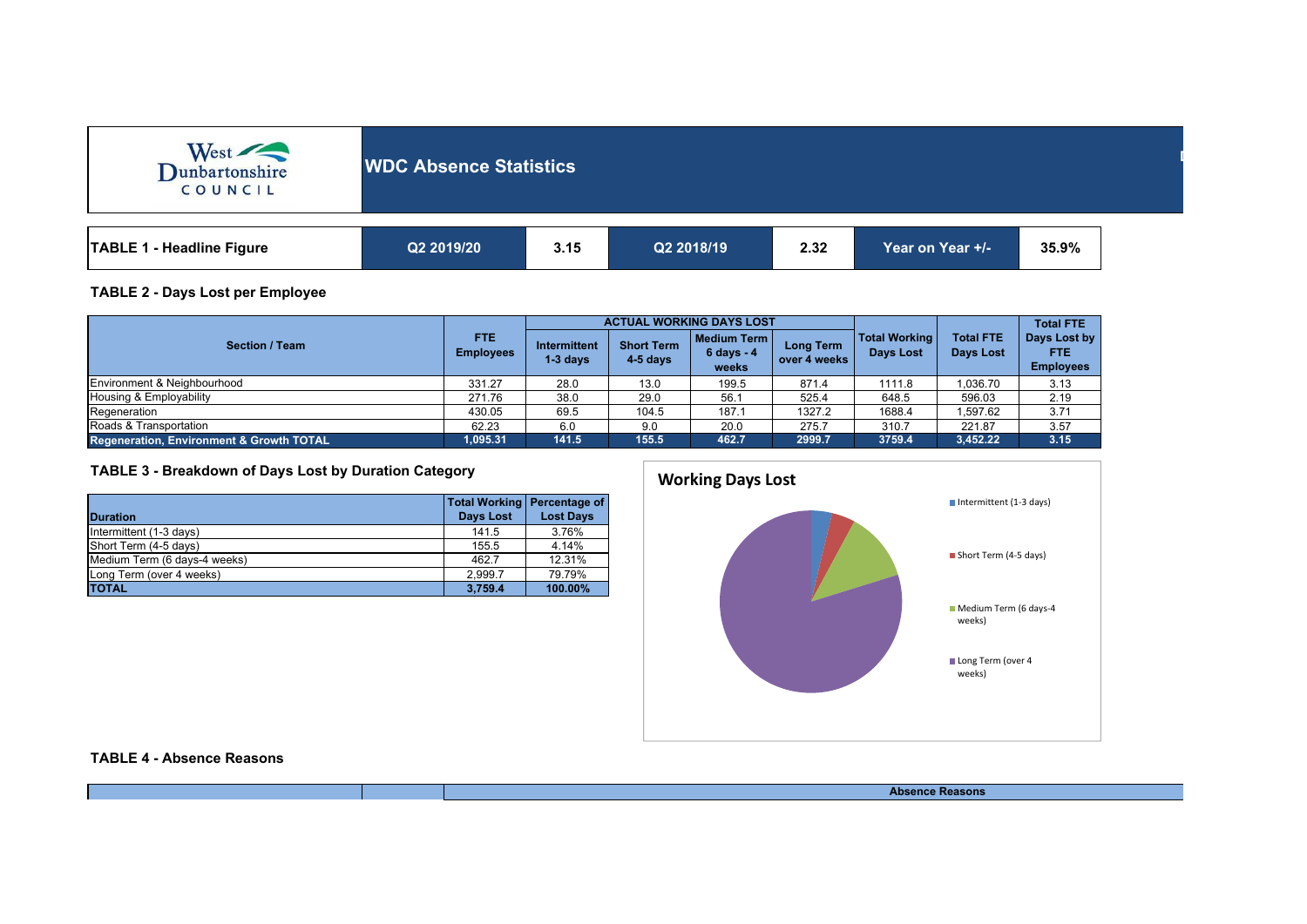| <b>Section / Team</b>                    | <b>FTE</b><br><b>Employees</b> | <b>Minor Illness</b> | <b>Back Pain</b> | Musculo-<br>skeletal Injuries | Stress -<br>Personal | Recurring<br><b>Medical</b><br><b>Conditions</b> | Non Work<br>Related<br>Accident /<br><b>Injuries</b> | <b>Work Related</b><br>Accidents /<br><b>Injuries</b> | <b>Mental Health</b> | <b>Acute Medical</b><br><b>Conditions</b> |
|------------------------------------------|--------------------------------|----------------------|------------------|-------------------------------|----------------------|--------------------------------------------------|------------------------------------------------------|-------------------------------------------------------|----------------------|-------------------------------------------|
| Environment & Neighbourhood              | 331.27                         | 251.0                | 19.9             | 175.0                         | 169.3                | 131.4                                            | 19.4                                                 | 78.8                                                  | 92.9                 | 141.4                                     |
| Housing & Employability                  | 271.76                         | 87.6                 | 51.4             | 129.7                         | 128.6                | 5.0                                              | 86.4                                                 | 30.3                                                  | 0.0                  | 80.6                                      |
| Regeneration                             | 430.05                         | 325.8                | 166.6            | 529.2                         | 163.6                | 10.0                                             | 21.4                                                 | 4.0                                                   | 150.7                | 273.6                                     |
| Roads & Transportation                   | 62.23                          | 38.0                 | 74.0             | 48.6                          | 0.0                  | 50.0                                             | 64.4                                                 | 0.0                                                   | 0.0                  | 35.7                                      |
| Regeneration, Environment & Growth TOTAL | 1,095.31                       | 702.3                | 311.8            | 881.9                         | 461.4                | 196.4                                            | 191.7                                                | 113.1                                                 | 243.6                | 531.3                                     |

## **TABLE 5 - Days Lost by Absence Category**

| <b>Absence Reason</b>                 | <b>Total Working</b><br><b>Days Lost</b> | Percentage of<br><b>Lost Days</b> |  |
|---------------------------------------|------------------------------------------|-----------------------------------|--|
| <b>Minor Illness</b>                  | 702.3                                    | 18.68%                            |  |
| <b>Back Pain</b>                      | 311.8                                    | 8.29%                             |  |
| Musculo-skeletal Injuries             | 881.9                                    | 23.46%                            |  |
| Stress - Personal                     | 461.4                                    | 12.27%                            |  |
| <b>Recurring Medical Conditions</b>   | 196.4                                    | 5.22%                             |  |
| Non Work Related Accidents / Injuries | 191.7                                    | 5.10%                             |  |
| Work Related Accidents / Injuries     | 113.1                                    | 3.01%                             |  |
| <b>Mental Health</b>                  | 243.6                                    | 6.48%                             |  |
| <b>Acute Medical Conditions</b>       | 531.3                                    | 14.13%                            |  |
| <b>Pregnancy Related Absence</b>      | 0.0                                      | 0.00%                             |  |
| Drink or Drug Related Condition       | 0.0                                      | 0.00%                             |  |
| Stress - Work Related                 | 126.0                                    | 3.35%                             |  |
| <b>TOTAL</b>                          | 3,759.4                                  | 100.00%                           |  |

**Working Days Lost**

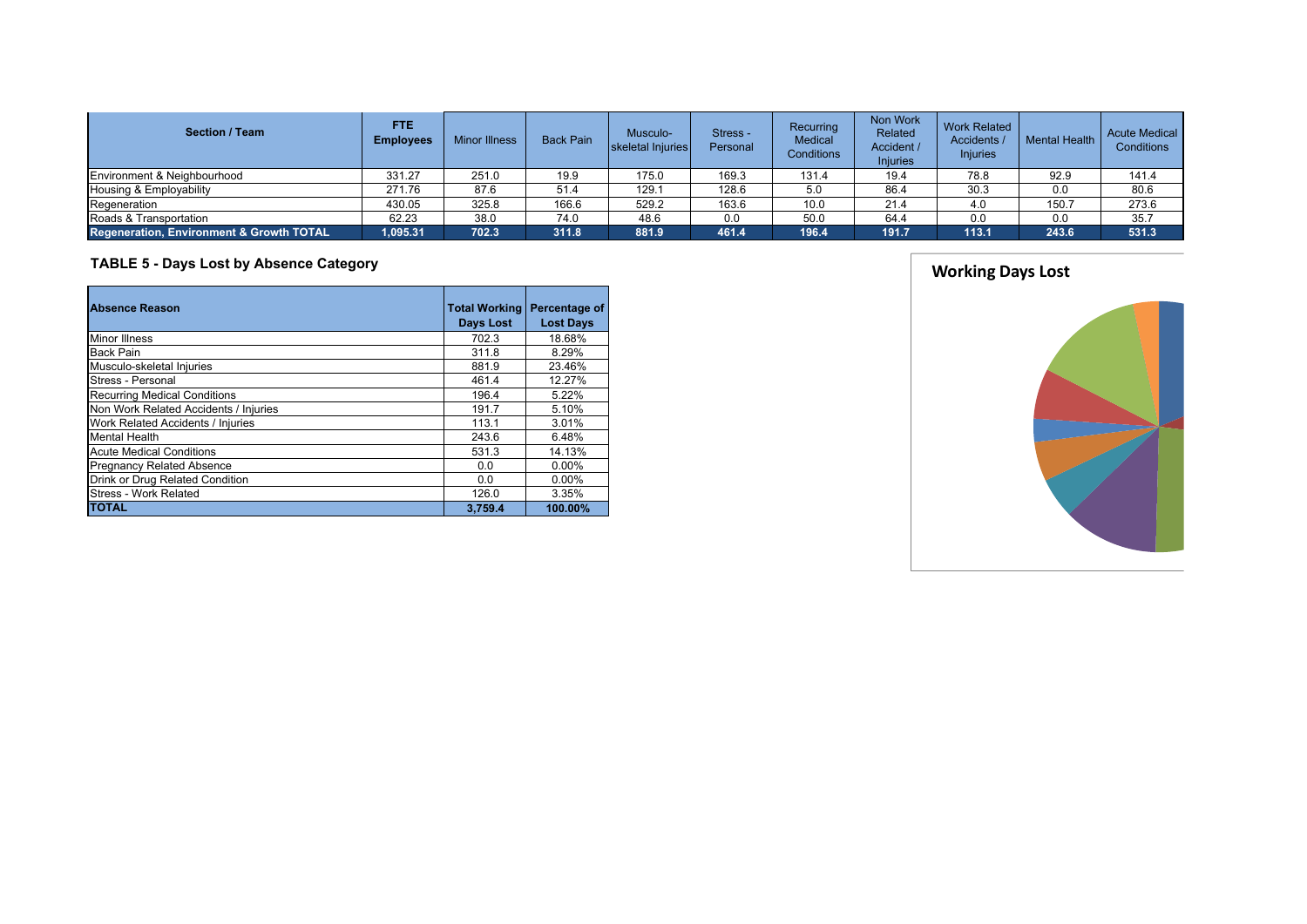**Department: Regeneration, Environment & GrowthPeriod: Q2 2019/20**